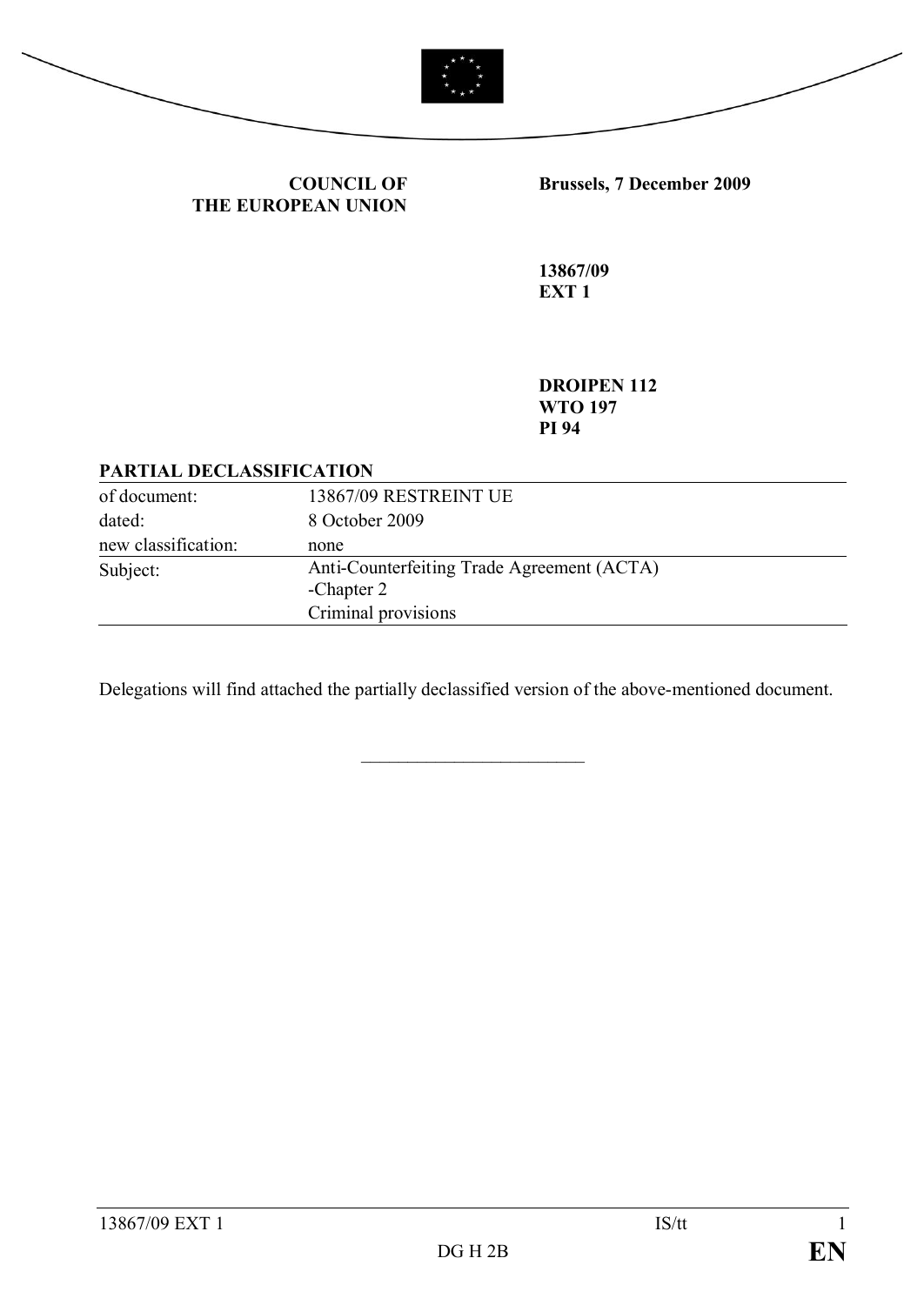



**COUNCIL OF THE EUROPEAN UNION** **Brussels, 8 October 2009**

**13867/09 EXT 1 (07.12.2009)**

**DROIPEN 112 WTO 197 PI 94**

| <b>NOTE</b> |                                                                                 |
|-------------|---------------------------------------------------------------------------------|
| from:       | Presidency                                                                      |
| to :        | "Friends of Presidency" Group                                                   |
| prev.doc.:  | Doc.12968/09 DROIPEN 87 WTO 172 PI 83                                           |
| Subject :   | Anti-Counterfeiting Trade Agreement (ACTA)<br>-Chapter 2<br>Criminal provisions |

At the meeting of the "Friends of the Presidency" Group on 23 September 2009, delegations had fruitful discussions on the draft text of criminal provisions to be included in the Anti-Counterfeiting Trade Agreement (ACTA) as set out in the Working Document dated 21 September 2009, prepared by the Presidency.

The text of the criminal provisions as it arose from the discussions in the "Friends of Presidency" Group is set out in the Annex. Some clarifications made by delegations after this meeting have also been taken into account. Modifications with regard to the text in the Working Document are highlighted in **bold.** Comments by delegations are set out in footnotes. Deletions are marked out by **[…].**

**\_\_\_\_\_\_\_\_\_\_\_\_\_\_\_\_\_\_\_\_\_\_\_\_**